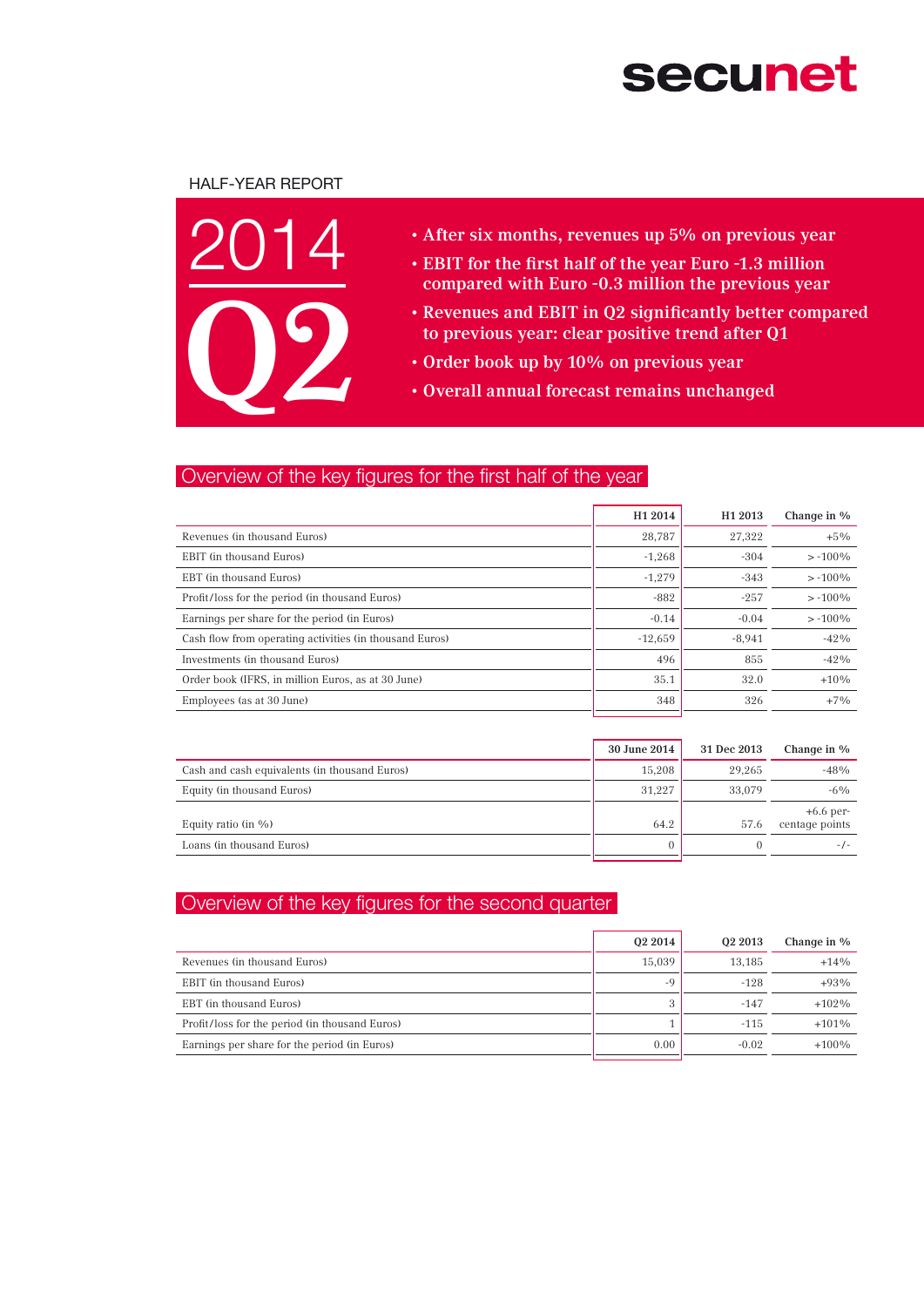## The secunet share

| Reuters     | YSNG.DE      |
|-------------|--------------|
| Bloomberg   | <b>YSN</b>   |
| WKN         | 727650       |
| <b>ISIN</b> | DE0007276503 |

|                                  | 30 June 2014          | 30 June 2013         |
|----------------------------------|-----------------------|----------------------|
| Price (in Euros)                 | 19.50                 | 13.90                |
| Number of shares                 | 6,500,000             | 6,500,000            |
| Market capitalisation (in Euros) | 126,750,000           | 90,350,000           |
| 52W high/low (in Euros)          | H: 24.00/<br>L: 13.50 | H: 14.05/<br>L: 9.80 |
|                                  |                       |                      |
|                                  | H <sub>1</sub> 2014   | H <sub>1</sub> 2013  |

Average daily trading volume (XETRA) 1,157 604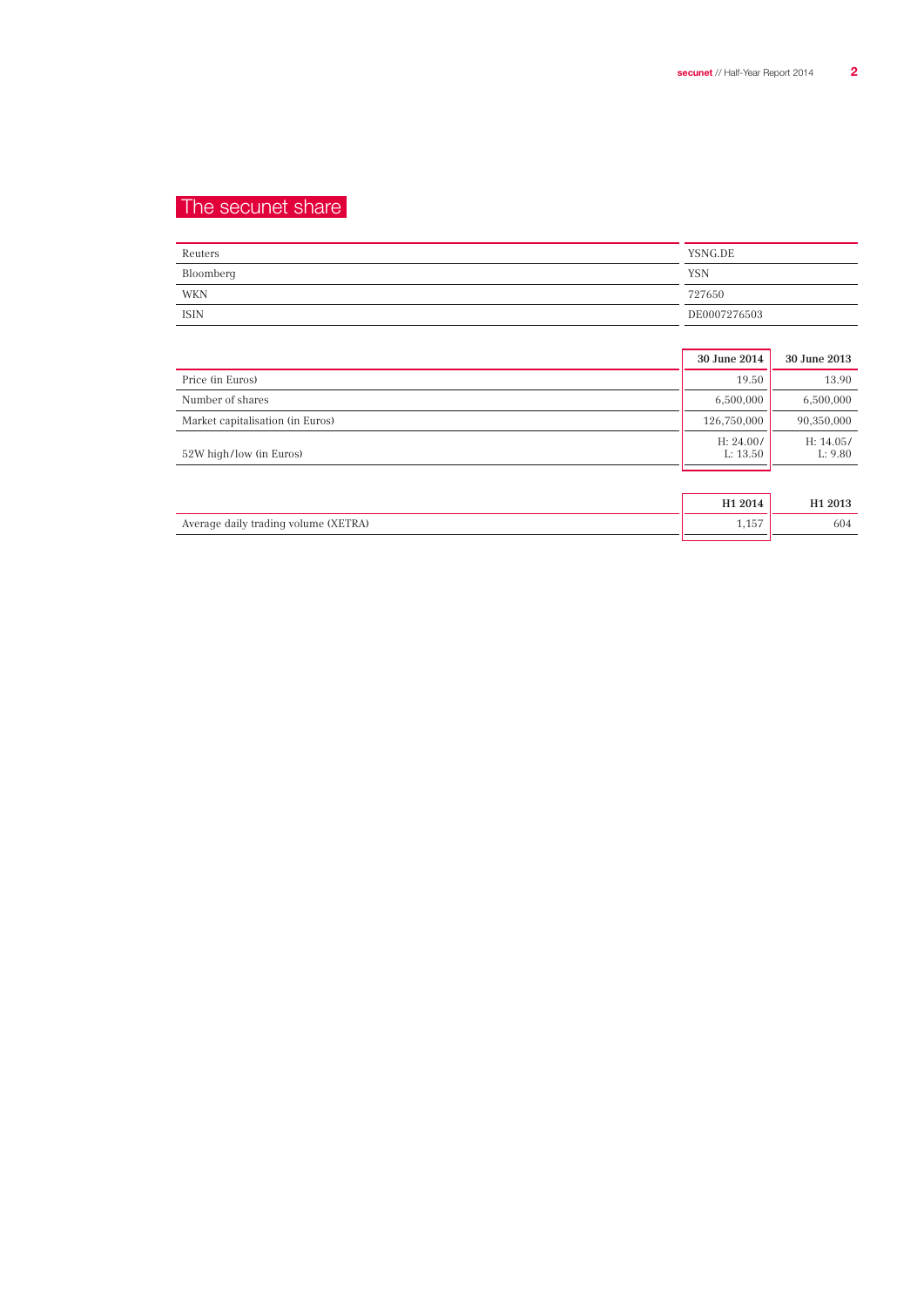## Interim Group Management Report for the first half of 2014

#### Revenue performance

In the first half of 2014, the secunet Group generated revenues of Euro 28.8 million. Compared to the same reporting period the previous year (Euro 27.3 million), this represents a rise of 5%, or Euro 1.5 million. For the most part, the increase in revenues can be attributed to the increase in income from the Product Business and the increase in license and support revenues linked to this. Nevertheless, revenues in the first half of the year were still below target. This is primarily explained by the provisional budget management of the German federal authorities, which dampened demand during the entire period.

At Euro 15.0 million, the revenues for Q2 2014 are considerably higher than the revenues for the same quarter the previous year (Euro 13.2 million): a rise of 14%, or Euro 1.8 million. The seasonal revenue pattern of secunet Security Networks AG shows, as usual, a disproportionately increasing trend from the first to the last quarter. This is also reflected this year: revenues had decreased in the first quarter of 2014 compared to the previous year, but the second quarter saw a clear reversal of this trend.

### Earnings performance

The earnings before interest and taxes (EBIT) of the secunet Group for the first half of 2014 totalled Euro -1.3 million. Compared to the first half of 2013, at the end of which the EBIT stood at Euro -0.3 million, this is a decrease of Euro 1.0 million.

This earnings performance can be attributed to the following changes within the individual expense items:

The cost of sales increased by Euro 2.2 million, or 10%, from Euro 21.8 million to Euro 24.0 million. This increase can be explained by the increase in material expenses in the form of use of trade goods for the hardware business, as well as by an increase in personnel expenditure due to the expansion of personnel in production areas. Conversely to the increase in personnel costs, there was a decrease in the corresponding expenditure for external services.

Selling expenses went up by 4%, or Euro 0.2 million, from Euro 4.1 million to Euro 4.3 million. The causes of the rise were firstly increased personnel expenditure, and secondly expenses for the optimization of sales support systems.

The general administration costs in the first half of 2014 have remained at the same level as the previous year at Euro 1.7 million.

The results in the first half of 2014 were therefore mainly driven by the cost of sales.

The EBIT generated in the first half of 2014 are essentially influenced by the negative EBIT in the first quarter of the year. Analysis on a quarterly basis shows that – as with revenues – the second quarter of 2014 brought about an improvement in the EBIT. Compared to Q2 2013 (EBIT Euro -128 thousand), an almost break-even result was achieved (Euro -9 thousand) in Q2 2014. In terms of earnings, a trend towards the positive is therefore visible as well.

The financial result for the first half of 2014 was Euro -11 thousand compared to Euro -39 thousand the previous year. Earnings before tax totalled Euro -1.3 million, compared with Euro -0.3 million the previous year.

In the first half of 2013, tax revenue of Euro 0.1 million had been achieved. Due to the higher negative earnings before taxes, this value increased to Euro 0.4 million in the first half of 2014 due to the formation of deferred tax assets.

The result aftertaxes forthe period from January to June 2014 was a loss of Euro -0.9 million compared with Euro -0.3 million the previous year. Earnings per share for the first half of 2013 were Euro -0.04; in the current half of the year this figure stood at Euro -0.14.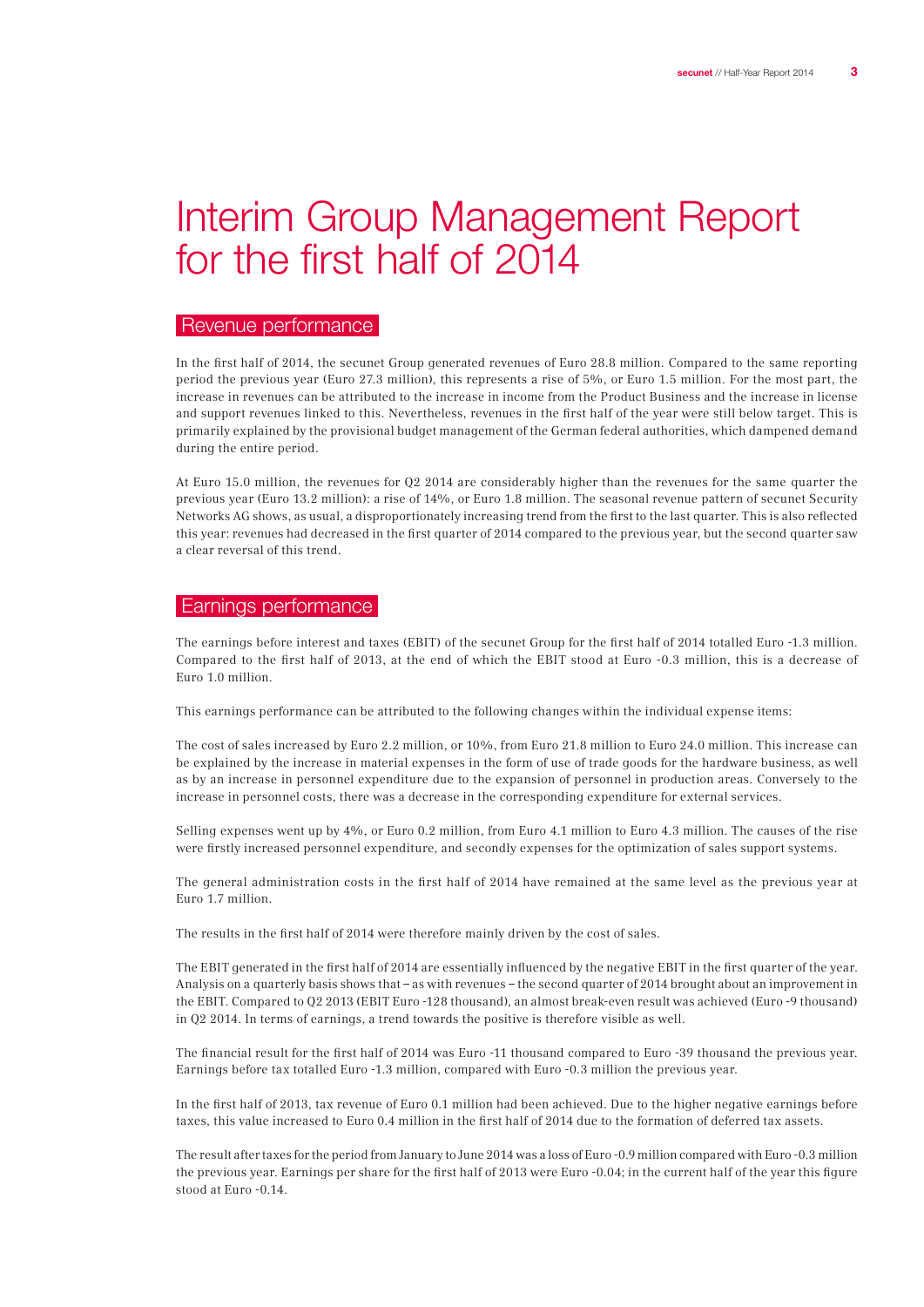### Segment reporting

secunet Security Networks AG is divided into two business units according to the target groups.

secunet Security Networks AG focusses its business on the target group of public sector clients. Therefore, the contribution made by the Public Sector business unit to Group revenues is correspondingly high: in the first half of 2014, it was 77% (previous year: 74%). The Public Sector business unit serves customers in the public sector: in Germany these are authorities and other public clients, and abroad they are international organisations and respective national public clients. The product portfolio in the Public Sector includes the High Security solutions based on the SINA product range, as well as IT security solutions and consulting for e-government, authorities and international organisations. The portfolio also includes biometric identification systems for ID and border control, among other purposes. Revenues within the Public Sector increased in the first half of 2013 by 11% or Euro 2.2 million, from Euro 20.1 million to Euro 22.3 million. While there was almost no change in the general administration costs (H1 2013 and H1 2014: Euro 1.3 million) and selling expenses (H1 2013: Euro 2.9 million, H1 2014: Euro 3.0 million), the cost of sales increased significantly by 18% or Euro 2.9 million, from Euro 16.0 million in the first half of 2013 to Euro 18.9 million in the current year. The reason for this is also an increase in material and personnel expenditure, the latter being caused by the expansion of personnel. Therefore, the EBIT in the Public Sector business unit decreased from Euro -0.1 million in the first half of 2013 to Euro -0.9 million for the same reporting period in the current year.

23% of Group revenues (previous year: 26%) were generated in the Business Sector business unit. This business unit addresses IT security issues affecting the private sector with services including IT security consulting and solutions for companies. It specialises in solutions for the automotive industry and for providers in the field of critical infrastructures (including suppliers). In the first half of 2014, the business unit generated Euro 6.5 million of revenue compared to Euro 7.2 million in the same reporting period of the previous year. The considerably higher value for the previous year can be attributed to a large-scale project which was being worked on last year. On the whole, supported by the decrease in the cost of sales of Euro 0.7 million, the overall costs within the Business Sector business unit decreased from Euro 7.5 million in the first half of 2013 to Euro 6.9 million in the current half of this year. However, the EBIT in this unit decreased from Euro -0.2 million to Euro -0.4 million.

### Assets and financial position

The following items on the balance sheet show a noticeable change as at 30 June 2014 compared with the figure as at 31 December 2013:

- Following the decrease in the first quarter of 2014, trade receivables have increased strongly along with the increase in revenues in the second quarter of 2014; at their current level of Euro 18.2 million as at 30 June 2014 , they are higher by Euro 2.8 million than the value at the end of 2013 (Euro 15.4 million).
- Hardware stocks have also increased significantly in anticipation of business in the second half of 2014. The inventories rose accordingly from Euro 3.6 million as at 31 December 2013 , to Euro 4.9 million as at 30 June 2014.
- Due to the decrease in taxable earnings, the deferred tax assets increased by 70% from Euro 0.7 million at the end of 2013 to Euro 1.2 million as at the reporting date.
- The trade accounts payable have decreased by 46% to Euro 4.0 million compared to the figure as at 31 December 2013 (Euro 7.3 million).
- The other provisions decreased from Euro 5.0 million as at the end of 2013 to 3.4 million as at 30 June 2014. This is mainly due to the payment of variable remuneration elements for the year 2013 in the first quarter of 2014.
- Other current liabilities decreased by Euro 2.9 million, or 64%, from Euro 4.6 million to Euro 1.7 million. This is mainly due to the fact that a large prepayment from 2013 was spent from the revenues in the first half of 2014.
- Parallel to the changes mentioned, cash and cash equivalents have decreased by 48%, or Euro 14.1 million, from Euro 29.3 million as at 31 December 2013 to Euro 15.2 million as at 30 June 2014.

secunet has not taken out any loans and has an unchanged debt/equity ratio of 0%.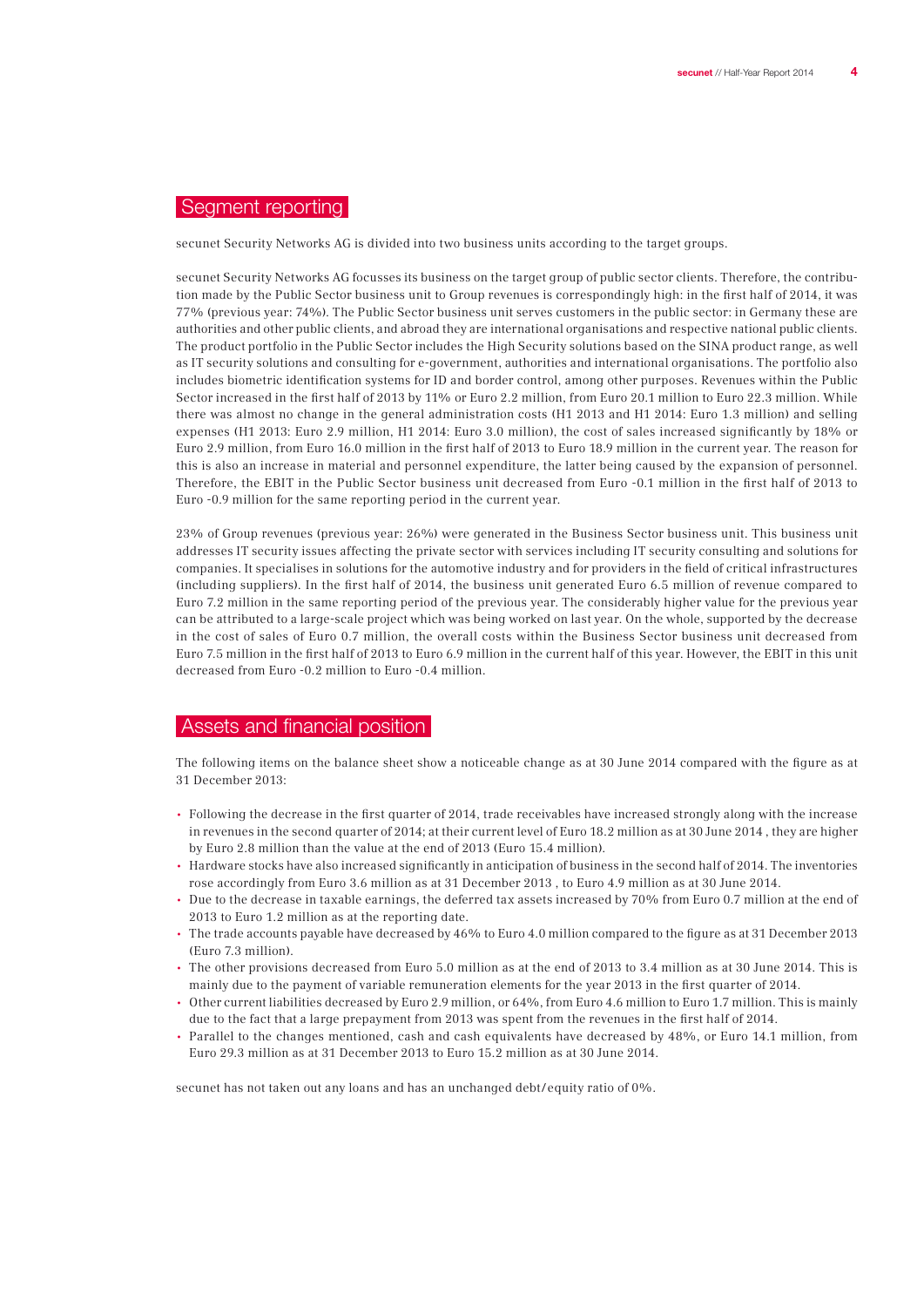## Cash flow

After the first six months of 2014, cash flow from operating activities is Euro -12.7 million, down on the previous year's figure of Euro -8.9 million. The increase of cash outflow of Euro 3.8 million can be attributed to the low Group profit before tax (effect: Euro -0.9 million), the lower utilization of provisions (effect: Euro +1.8 million), the higher growth in receivables (effect: Euro -6.0 million), the smaller reduction in liabilities (effect: Euro +1.8 million), and the higher cash flow for advance tax payments (effect: Euro -0.4 million).

There was a cash outflow of Euro 0.5 million in the first half of 2014 due to investment activities, compared with Euro 0.9 million the previous year.

In 2014, a dividend was paid out to secunet Security Networks AG shareholders for the first time. The dividend was paid out from the net income for the year 2013; this was a total sum of approximately Euro 1.0 million. Through this, there was cash outflow of Euro 0.9 million from financing activities in the first half of 2014. The previous year, a small cash inflow of Euro 22 thousand was recorded.

This results in an outflow of cash and cash equivalents of Euro 14.1 million after six months of the 2014 financial year. Liquid funds as at 30 June 2014 were therefore Euro 15.2 million.

#### | Investments |

In the first six months of 2014, secunet invested a total of Euro 0.5 million. The previous year Euro 0.8 million was invested. secunet's capital expenditure was mainly for the purchase and replacement of hardware, software and other business equipment.

#### Employees

As at 30 June 2014, the number of secunet Group employees totalled 348, which is 22 individuals or 7% more than on the same reporting date of the previous year. The appointments were made primarily in the areas of consulting, development and distribution.

## Order book

Despite the provisional budget management of the German federal authorities lasting until the midway point of the year, the order book in the first half of the year increased; as at 30 June 2014, secunet Security Networks AG's order book totalled Euro 35.1 million according to IFRS. This represents a 10% rise on the previous year's order book on the same date the previous year (Euro 32.0 million).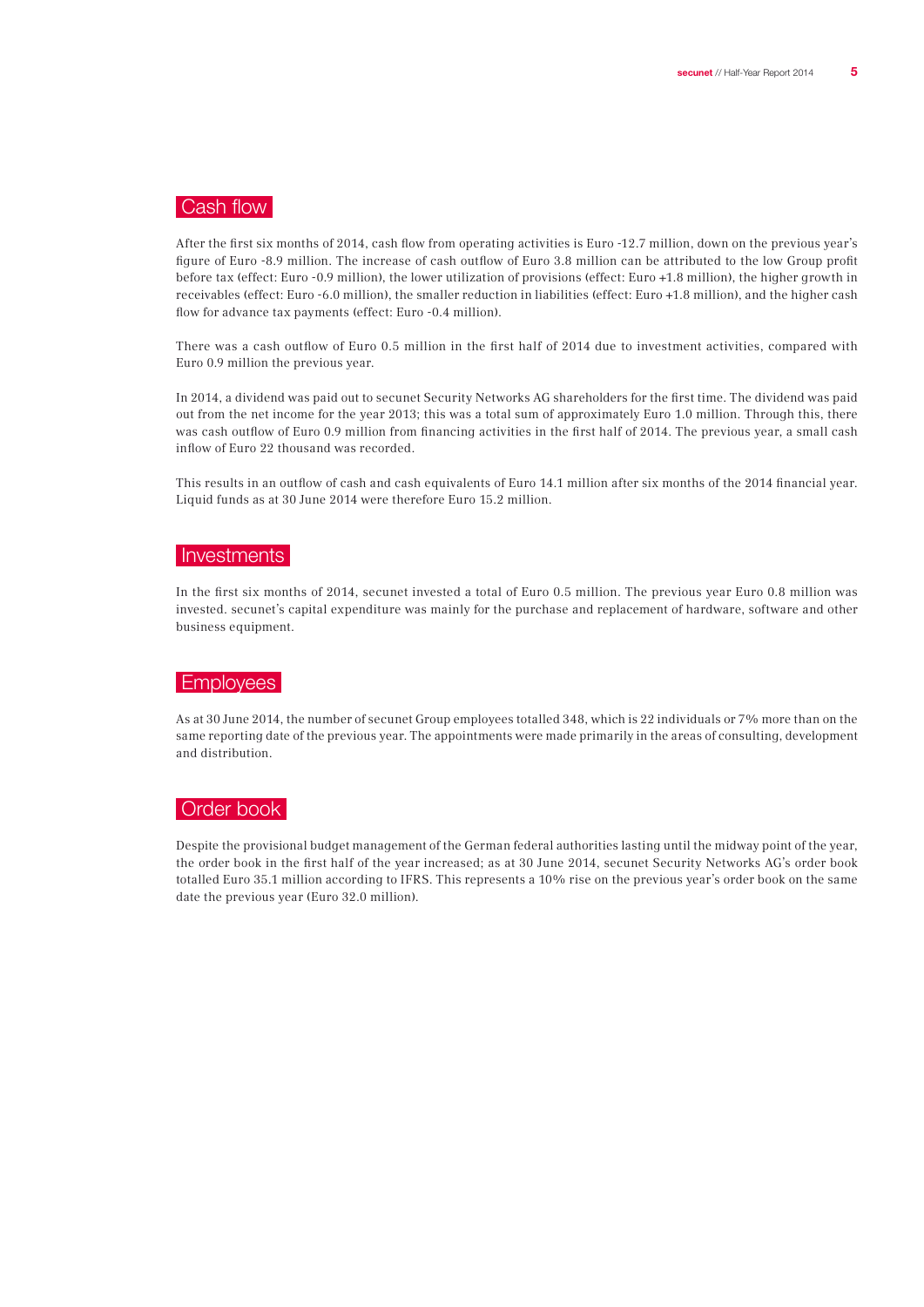## Outlook, risks and opportunities

Compared with the preparation phase of the 2013 Annual Financial Statement (March 2014), the estimates of the Management Board with regard to business development in 2014 are unchanged. Its view of opportunities and risks for secunet Security Networks AG also remains the same as that of 31 December 2013. No risks that threaten the continued existence of the Company have currently been identified.

Due to the provisional budget management of the German Federal authorities, the initiation of certain procurement plans has been postponed; this dampening effect has been noticeable since the beginning of 2014. On 27 June 2014, the Federal Budget was passed by the German Bundestag. The reason behind the provisional budget management therefore came to an end in the middle of the year. The Management Board of secunet Security Networks AG therefore predicts that incoming orders and thus revenues will increase strongly in the second half of the year due to the effects of recovery. The seasonal distribution of revenues and the EBIT of the secunet Group throughout the year traditionally has its focus and high point in the second half of the year. The Management Board anticipates that this pattern will be true of 2014 once more. The Management Board therefore adheres to its forecast for the 2014 financial year accordingly. A significant increase in both revenues and earnings before interest and taxes (EBIT) is anticipated: the business results are expected to exceed those seen in the very successful year 2012.

#### Forward-looking statements

This Half-Year Report contains statements regarding the future performance of secunet Security Networks AG, as well as economic and political developments. These statements are opinions that we have formed based on the information currently available to us. Should the assumptions on which these statements are based not be applicable or should further risks arise, the actual results may deviate from the results currently expected. We cannot therefore offer any guarantee as to the accuracy of these statements.

Essen, 4 August 2014

Dr Rainer Baumgart Willem Bulthuis Thomas Pleines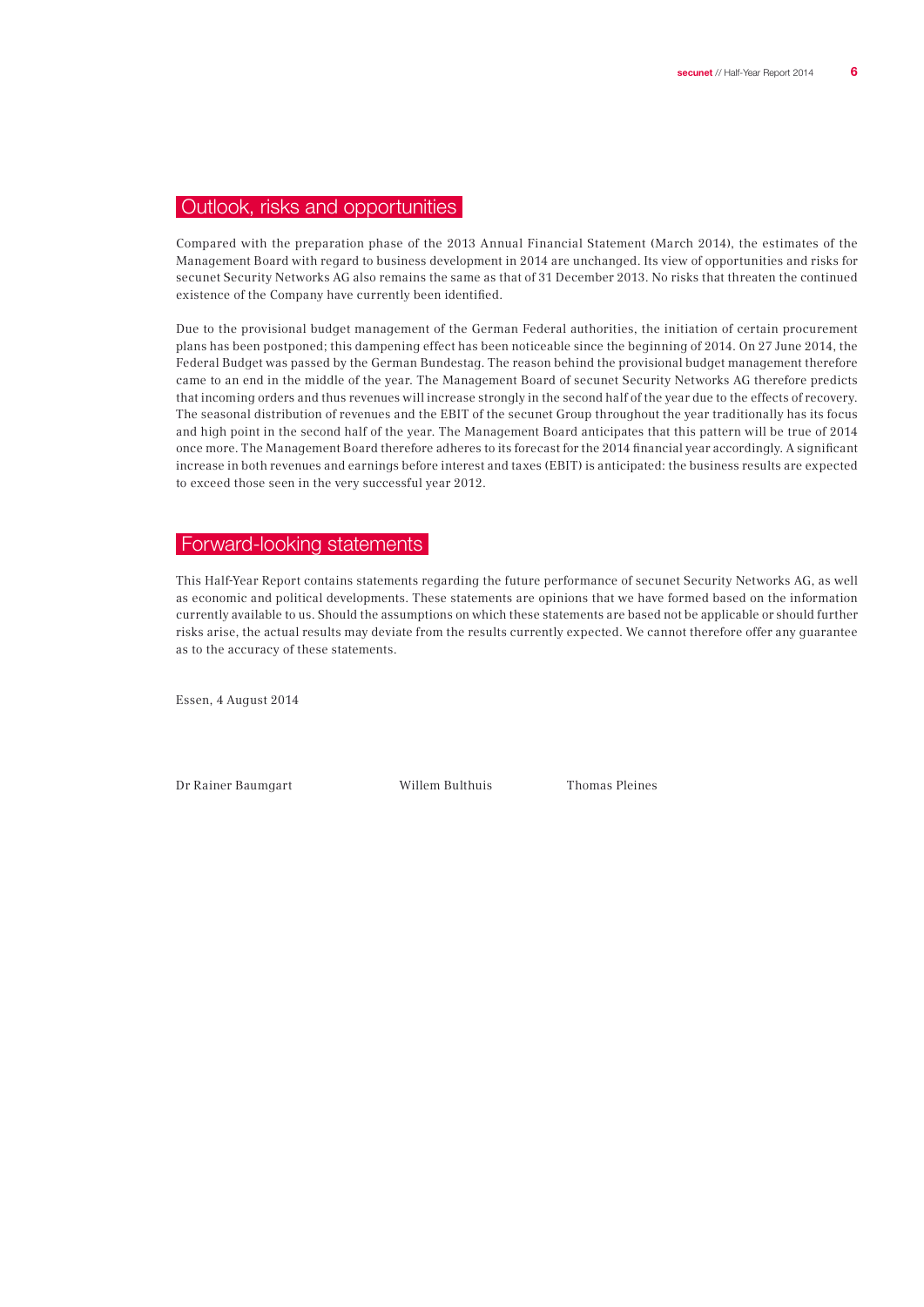## Condensed Interim Financial Statement for the first half of 2014

of secunet Security Networks Aktiengesellschaft

## Consolidated balance sheet

(according to IFRS) as at 30 June 2014

| <b>Assets</b>                 |               |                    |
|-------------------------------|---------------|--------------------|
| in Euro                       | 30 June 2014  | 31 Dec 2013        |
| <b>Current assets</b>         |               |                    |
| Cash and cash equivalents     | 15,207,827.37 | 29,265,027.15      |
| Trade receivables             | 18,192,051.06 | 15,363,069.15      |
| Intercompany financial assets | 150,971.80    | 371,905.64         |
| Inventories                   | 4,866,905.69  | 3,634,082.80       |
| Other current assets          | 557,307.60    | 376,927.27         |
| Income tax receivables        | 1,026,286.63  | 136,704.68         |
| <b>Total current assets</b>   | 40,001,350.15 | 49, 147, 716.69    |
|                               |               |                    |
| Non-current assets            |               |                    |
| Property, plant and equipment | 1,741,161.00  | 1,860,397.00       |
| Intangible assets             | 137,580.00    | 133,737.00         |
| Goodwill                      | 2,950,000.00  | 2,950,000.00       |
| Other financial assets        | 2,661,460.81  | 2,608,957.87       |
| Deferred taxes                | 1,158,113.20  | 682,261.37         |
| Total non-current assets      | 8,648,315.01  | $8,\!235,\!353.24$ |
|                               |               |                    |
| <b>Total assets</b>           | 48,649,665.16 | 57,383,069.93      |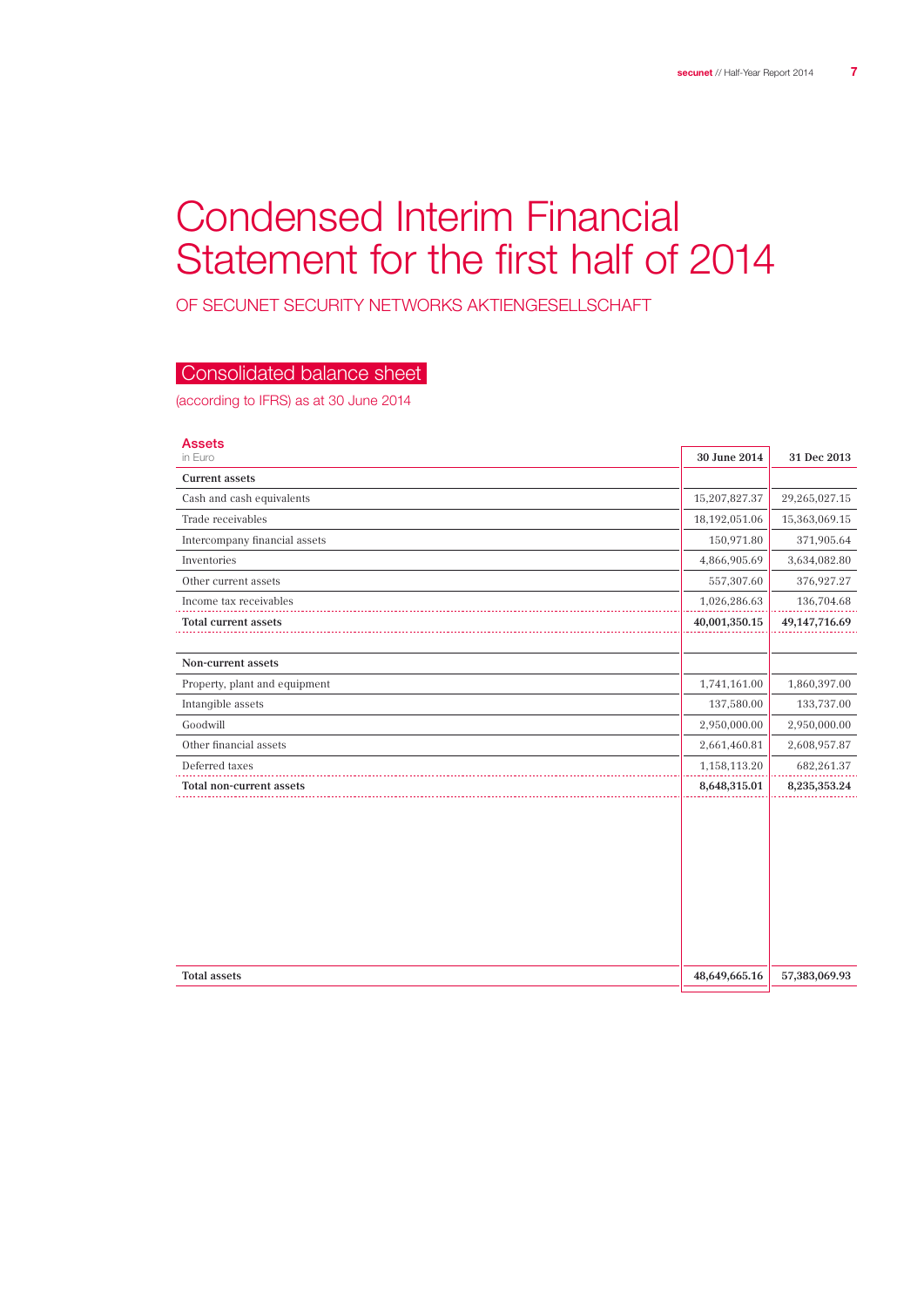| <b>Liabilities</b><br>in Euro               | 30 June 2014     | 31 Dec 2013    |
|---------------------------------------------|------------------|----------------|
| <b>Current liabilities</b>                  |                  |                |
| Trade accounts payable                      | 3,950,690.72     | 7,306,479.12   |
| Intercompany payables                       | 240,733.73       | 25,773.19      |
| Other provisions                            | 3,429,281.08     | 5,001,701.68   |
| Income tax liabilities                      | 0.00             | 98,248.27      |
| Other current liabilities                   | 1,661,692.28     | 4,581,351.72   |
| Deferred income                             | 3,829,759.57     | 3, 197, 455.83 |
| <b>Total current liabilities</b>            | 13, 112, 157. 38 | 20,211,009.81  |
|                                             |                  |                |
| <b>Non-current liabilities</b>              |                  |                |
| Deferred taxes                              | 338,590.08       | 260,213.60     |
| Provisions for pensions                     | 3,857,858.75     | 3,718,796.00   |
| Other provisions                            | 114,111.00       | 114,111.00     |
| <b>Total non-current liabilities</b>        | 4,310,559.83     | 4,093,120.60   |
|                                             |                  |                |
| Equity                                      |                  |                |
| Share capital                               | 6,500,000.00     | 6,500,000.00   |
| Capital reserves                            | 21,922,005.80    | 21,922,005.80  |
| Treasury shares                             | $-103,739.83$    | $-103,739.83$  |
| Group profit carried forward                | 4,358,523.14     | 2,953,060.90   |
| Group deficit/profit                        | $-881,955.00$    | 2,375,887.54   |
| Accumulated other comprehensive income/loss | $-567,886.16$    | $-568,274.89$  |
| <b>Total equity</b>                         | 31,226,947.95    | 33,078,939.52  |
| <b>Total liabilities</b>                    | 48,649,665.16    | 57,383,069.93  |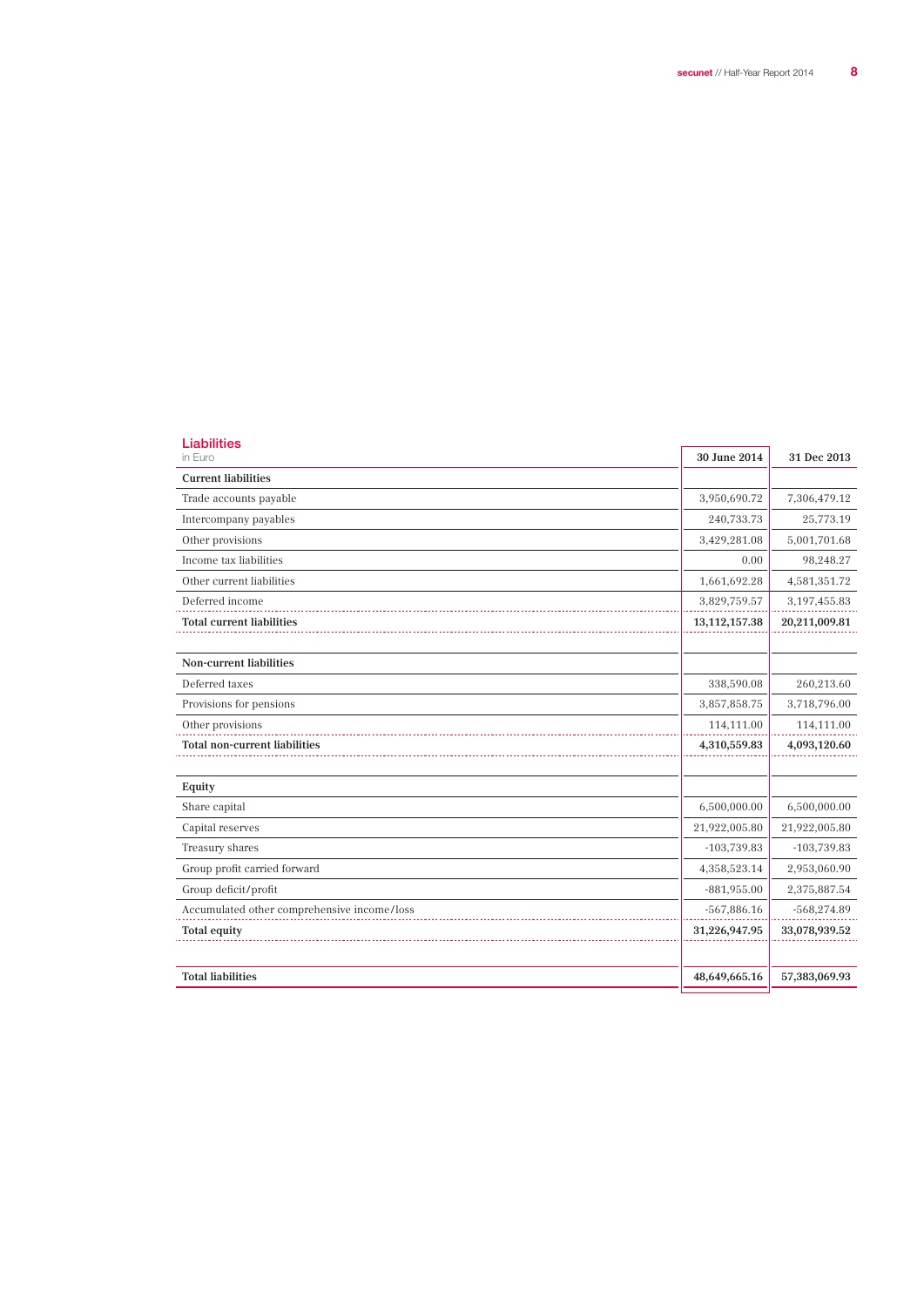## Consolidated income statement

(according to IFRS) for the period from 1 January 2014 to 30 June 2014

| in Euro                                                          | $1$ Apr $-$<br>30 June 2014 | $1$ Apr $-$<br>30 June 2013 | $1$ Jan $-$<br>30 June 2014 | $1$ Jan $-$<br>30 June 2013 |
|------------------------------------------------------------------|-----------------------------|-----------------------------|-----------------------------|-----------------------------|
| Revenue                                                          | 15,039,194.13               | 13,185,228.05               | 28,786,576.23               | 27,321,858.88               |
| Cost of sales                                                    | $-12,041,935.64$            | $-10,236,576.85$            | $-23,961,091.67$            | $-21,786,319.85$            |
| Gross profit on sales                                            | 2,997,258.49                | 2,948,651.20                | 4,825,484.56                | 5,535,539.03                |
|                                                                  |                             |                             |                             |                             |
| Selling expenses                                                 | $-2,057,897.02$             | $-2,179,674.80$             | $-4,313,663.90$             | $-4,132,253.18$             |
| R&D expenses                                                     | $-58,052.69$                | $-8,375.41$                 | $-68,553.43$                | 1,239.47                    |
| General administration costs                                     | $-888,839.21$               | $-888,813.94$               | $-1,710,443.12$             | $-1,710,605.24$             |
| Other operating income                                           | 0.00                        | 256.31                      | 0.00                        | 1,768.98                    |
| Other operating expenses                                         | $-1,246.00$                 | 0.00                        | $-1,246.00$                 | 0.00                        |
| Earnings from operating activities                               | $-8,776.43$                 | $-127,956.64$               | $-1,268,421.89$             | $-304,310.94$               |
| Earnings before interest and income tax                          | $-8,776.43$                 | $-127,956.64$               | $-1,268,421.89$             | $-304,310.94$               |
| Interest income                                                  | 53,773.88                   | 12,561.42                   | 64,811.36                   | 24, 122. 78                 |
| Interest expense                                                 | $-41,689.44$                | $-31,680.96$                | $-75,631.22$                | $-63,057.99$                |
| Earnings before tax                                              | 3,308.01                    | $-147,076.18$               | $-1,279,241.75$             | $-343,246.15$               |
| Income taxes                                                     | $-2,071.53$                 | 32,060.22                   | 397,286.75                  | 86,061.61                   |
| Group profit/loss for the period                                 | 1,236.48                    | $-115,015.96$               | $-881,955.00$               | $-257,184.54$               |
|                                                                  |                             |                             |                             |                             |
| Earnings per share (diluted and undiluted)                       | 0.00                        | $-0.02$                     | $-0.14$                     | $-0.04$                     |
| Average number of shares outstanding (diluted, undiluted, units) | 6,469,502                   | 6,469,502                   | 6,469,502                   | 6,469,502                   |

## Consolidated statement of comprehensive income

(according to IFRS) for the period from 1 January 2014 to 30 June 2014

| in Euro                                                                       | $1$ Apr –<br>30 June 2014 | $1$ Apr $-$<br>30 June 2013 | $1 Jan -$<br>30 June 2014 | $1$ Jan $-$<br>30 June 2013 |
|-------------------------------------------------------------------------------|---------------------------|-----------------------------|---------------------------|-----------------------------|
| Group profit/loss for the period                                              | 1.236.48                  | $-115.015.96$               | $-881,955.00$             | $-257,184.54$               |
| Items that can be transferred to the income statement                         |                           |                             |                           |                             |
| Currency conversion differences<br>(change not recognised in profit and loss) | 177.23                    | $-1.772.55$                 | 388.73                    | $-6,526.55$                 |
| Comprehensive income/loss                                                     | 1,413.71                  | $-116.788.51$               | $-881,566.27$             | $-263,711.09$               |
|                                                                               |                           |                             |                           |                             |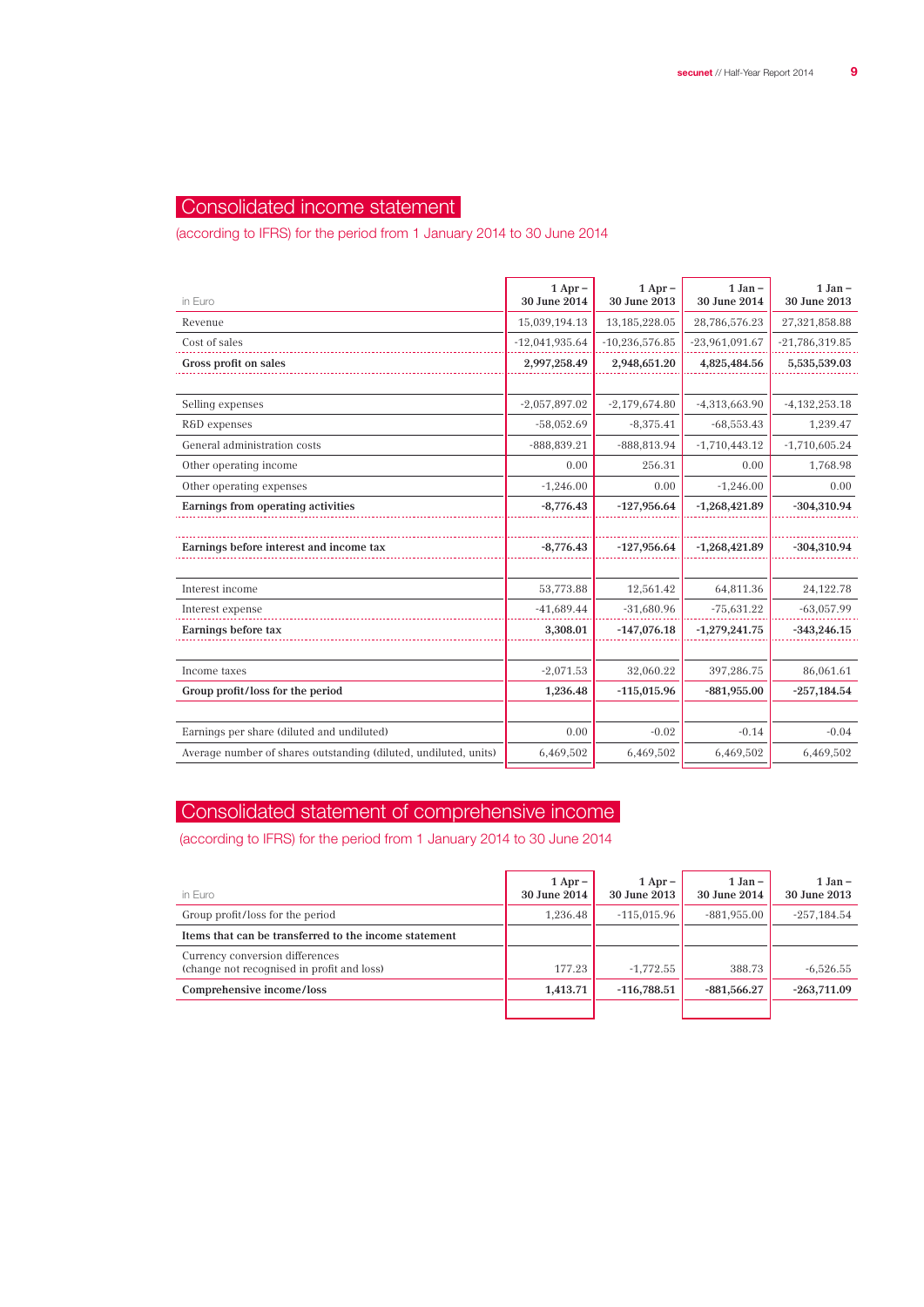## Consolidated cash flow statement

(according to IFRS) for the period from 1 January 2014 to 30 June 2014

| in Euro                                                                                       | $1$ Jan $-$<br>30 June 2014 | $1$ Jan $-$<br>30 June 2013 |
|-----------------------------------------------------------------------------------------------|-----------------------------|-----------------------------|
| Cash flow from operating activities                                                           |                             |                             |
| Group earnings before tax (EBT) for the period                                                | $-1,279,241.75$             | $-343,246.15$               |
| Depreciation and amortisation of tangible and intangible fixed assets                         | 544,357.91                  | 539,461.21                  |
| Change in provisions                                                                          | $-1,500,203.85$             | $-3,322,391.85$             |
| Book gains/losses (net) on the sale of intangible assets and of property, plant and equipment | 2,382.00                    | $-1,768.98$                 |
| Interest result                                                                               | 10,819.86                   | 38,935.21                   |
| Change in receivables, other assets and prepaid expenses                                      | $-4,021,258.65$             | 1,972,155.15                |
| Change in payables and deferred income                                                        | $-5,428,190.92$             | $-7,192,984.21$             |
| Tax paid                                                                                      | $-988,018.82$               | $-631,498.99$               |
| Cash from operating activities                                                                | $-12,659,354.22$            | $-8,941,338.61$             |
|                                                                                               |                             |                             |
| Cash flow from investing activities                                                           |                             |                             |
| Purchase of intangible assets and of property, plant and equipment                            | -443,972.91                 | $-802,352.86$               |
| Proceeds from the sale of intangible assets and of property, plant and equipment              | 12,626.00                   | 3,051.98                    |
| Purchase of financial assets                                                                  | $-52,502.94$                | $-52,502.96$                |
| Cash from investment activities                                                               | -483,849.85                 | $-851,803.84$               |
|                                                                                               |                             |                             |
| Cash flow from financing activities                                                           |                             |                             |
| Dividend paid                                                                                 | $-970,425.30$               | 0.00                        |
| Interest received                                                                             | 64,811.36                   | 24,122.78                   |
| Interest paid                                                                                 | $-8,785.22$                 | $-2,013.99$                 |
| Cash generated from financing activities                                                      | $-914,399.16$               | 22,108.79                   |
| Effects of exchange rate changes on cash and cash equivalents                                 | 403.45                      | $-6,399.66$                 |
| Changes in cash and cash equivalents                                                          | $-14,057,199.78$            | $-9,777,433.32$             |
| Cash and cash equivalents at the beginning of the period                                      | 29,265,027.15               | 24,024,789.75               |
| Cash and cash equivalents at the end of the period                                            | 15,207,827.37               | 14,247,356.43               |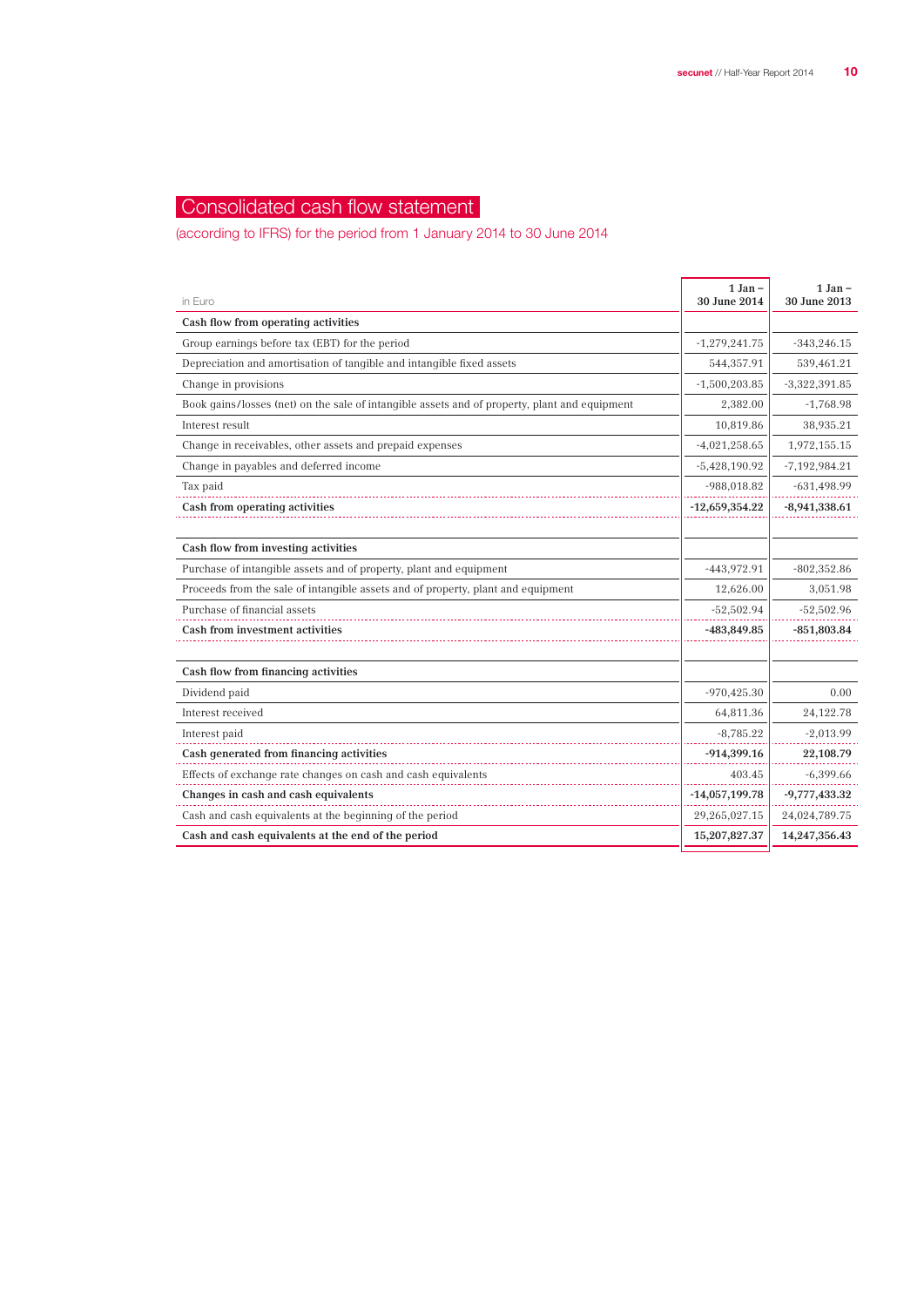## Consolidated statement of changes in equity

(according to IFRS) for the period from 1 January 2013 to 30 June 2014

|                                                                |                         |                            |                    |                                                   | <b>Accumulated other</b><br>comprehensive income/loss          |                   |                                                                   |                |
|----------------------------------------------------------------|-------------------------|----------------------------|--------------------|---------------------------------------------------|----------------------------------------------------------------|-------------------|-------------------------------------------------------------------|----------------|
|                                                                |                         |                            |                    |                                                   | Items that cannot<br>be transferred to the<br>income statement |                   | Items that<br>can be<br>transferred<br>to the income<br>statement |                |
| in Euro                                                        | <b>Share</b><br>capital | Capital<br>reserves        | Treasury<br>shares | <b>Net</b><br>accumulated<br>profit and<br>losses | Actuarial<br>gains and<br>losses                               | Deferred<br>taxes | Miscel-<br>laneous                                                | Total          |
| Equity at 31 Dec 2012                                          | 6,500,000.00            | 21,922,005.80              | $-103,739.83$      | 2,953,060.90                                      | $-1,273,613.00$                                                | 411,122.28        | $-3,208.18$                                                       | 30,405,627.97  |
| Group loss<br>1 Jan - 30 June 2013                             |                         |                            |                    | $-257,184.54$                                     | 0.00                                                           | 0.00              | 0.00                                                              | $-257, 184.54$ |
| Other comprehensive<br>income/loss<br>$1$ Jan $-$ 30 June 2013 |                         |                            |                    | 0.00                                              | 0.00                                                           | 0.00              | $-6,526.55$                                                       | $-6,526.55$    |
| Equity at 30 June 2013                                         | 6,500,000.00            | 21,922,005.80              | $-103,739.83$      | 2,695,876.36                                      | $-1,273,613.00$                                                | 411,122.28        | $-9,734.73$                                                       | 30,141,916.88  |
| Group profit<br>1 July - 31 Dec 2013                           |                         |                            |                    | 2,633,072.08                                      | 0.00                                                           | 0.00              | 0.00                                                              | 2,633,072.08   |
| Other comprehensive<br>income/loss<br>1 July - 31 Dec 2013     |                         |                            |                    | 0.00                                              | 460,406.00                                                     | $-148,619.06$     | $-7,836.38$                                                       | 303,950.56     |
| Equity at 31 Dec 2013                                          |                         | 6,500,000.00 21,922,005.80 | $-103,739.83$      | 5,328,948.44                                      | $-813,207.00$                                                  | 262,503.22        | $-17,571.11$                                                      | 33,078,939.52  |
| Group loss<br>1 Jan - 30 June 2014                             |                         |                            |                    | $-881.955.00$                                     | 0.00                                                           | 0.00              | 0.00                                                              | $-881,955.00$  |
| Other comprehensive<br>income/loss<br>$1$ Jan $-$ 30 June 2014 |                         |                            |                    | 0.00                                              | 0.00                                                           | 0.00              | 388.73                                                            | 388.73         |
| Dividend paid                                                  |                         |                            |                    | $-970,425.30$                                     | 0.00                                                           | 0.00              | 0.00                                                              | $-970,425.30$  |
| Equity at 30 June 2014                                         | 6,500,000.00            | 21,922,005.80              | $-103,739.83$      | 3,476,568.14                                      | $-813,207.00$                                                  | 262,503.22        | $-17,182.38$                                                      | 31,226,947.95  |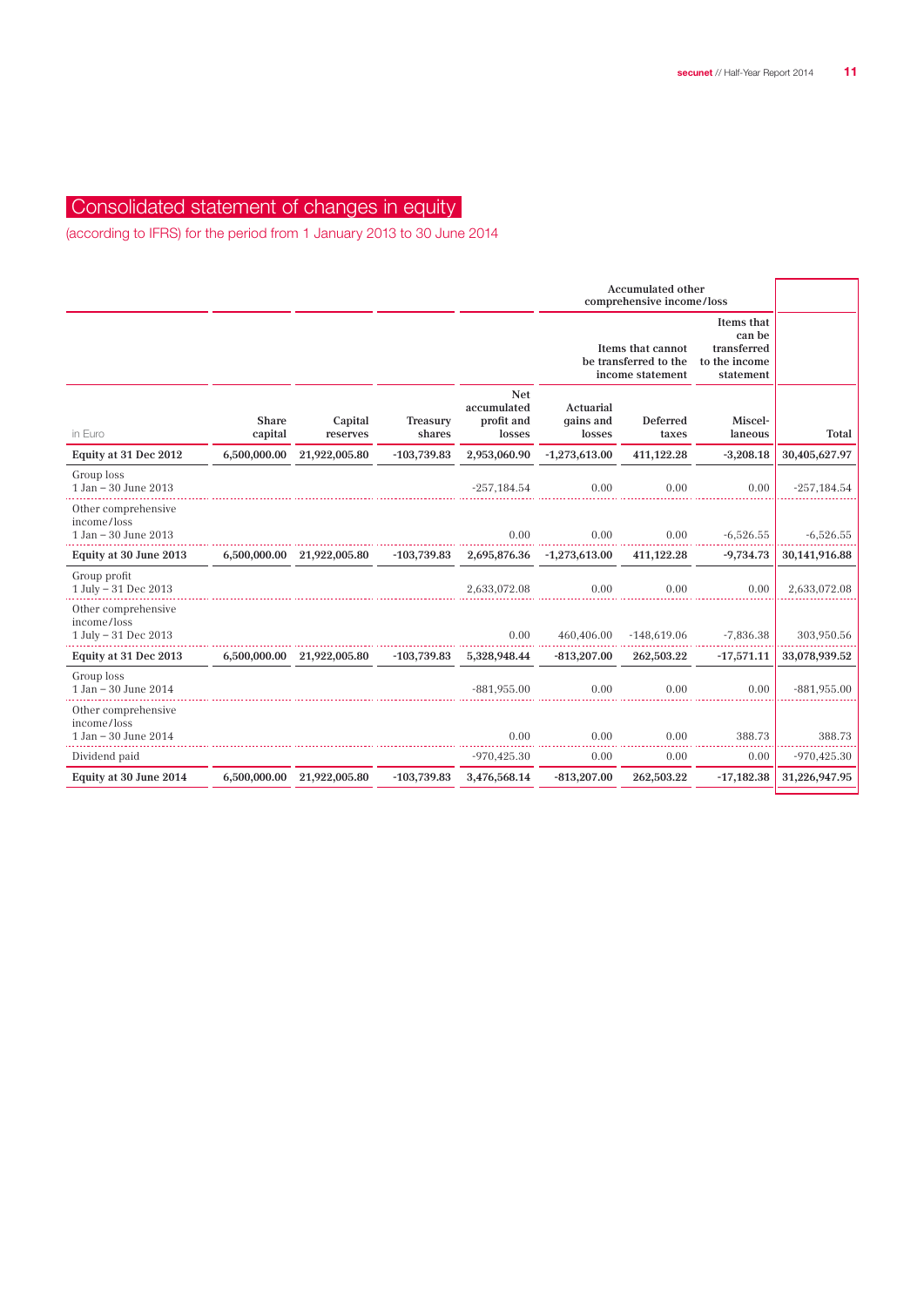## Selected explanatory notes

The Half-Year Report of secunet Security Networks pursuant to Article 37w of the German Securities Trading Law (Wertpapierhandelsgesetz, WpHG) dated 30 June 2014 was compiled in accordance with the International Accounting Standard (IAS) 34 "Interim Report". This Half-Year Report is condensed. It is to be read in conjunction with the IFRS Consolidated Financial Statements dated 31 December 2013 (Consolidated Financial Statements). This Half-Year Report was approved by the Management Board of secunet Security Networks AG on 4 August 2014.

#### Accounting principles

From 1 January 2014, the provisions of IFRS 10, 11 and 12 are to be used for consolidation purposes. In this respect, the consolidation principles have been amended from those used for the Consolidated Annual Financial Statements for the 2013 financial year. This application has not had any effect on the interim financial statements.

The currency translation, accounting and measurement methods correspond to those used for the Consolidated Annual Financial Statements for the 2013 financial year. The Consolidated Financial Statements of secunet Security Networks AG as at 31 December 2013 were produced on the basis of Articles 315 and 315 a of the German Commercial Code (Handelsgesetzbuch, HGB) and in accordance with the International Financial Reporting Standards (IFRS) as they are to be applied in the European Union.

The figures shown in the consolidated balance sheet, consolidated income statement, consolidated statement of comprehensive income, consolidated cash flow statement and consolidated statement of changes in equity correspond to the normal course of business at secunet and do not include any extraordinary items.

A tax rate of 32.28% applies to the calculation of income taxes for national companies. Calculation of tax payable on income for foreign companies is based on the relevant rates of tax for those countries.

The preparation of the Half-Year Report requires a series of assumptions and estimates on the part of the management. As a result, it is possible that the figures reported in the interim report will deviate from the actual figures. The main assumptions and estimations are fundamentally unchanged compared to the Consolidated Financial Statements as at 31 December 2013.

#### | Consolidated Group |

In addition to secunet Security Networks AG, the Consolidated Financial Statements include all associate companies that are controlled by secunet AG. Control is considered to exist if secunet has the authority to dispose of the associate company, has a right to variable returns from the participation and has the opportunity to use the authority to dispose of the associate company in a way that can influence the variable returns. In the reporting period and in the 2013 financial year, there were no minority interests in equity or in the profit or loss for the respective period.

Compared with 31 December 2013, the consolidated Group was unchanged as at 30 June 2014. The two consolidated subsidiaries secunet s.r.o., Prague, Czech Republic, and secunet SwissIT AG, Solothurn, Switzerland, are in liquidation.

#### Treasury shares

As at 30 June 2014, the Company held 30,498 treasury shares, the same figure as at 31 December 2013; this equates to 0.5% of its share capital.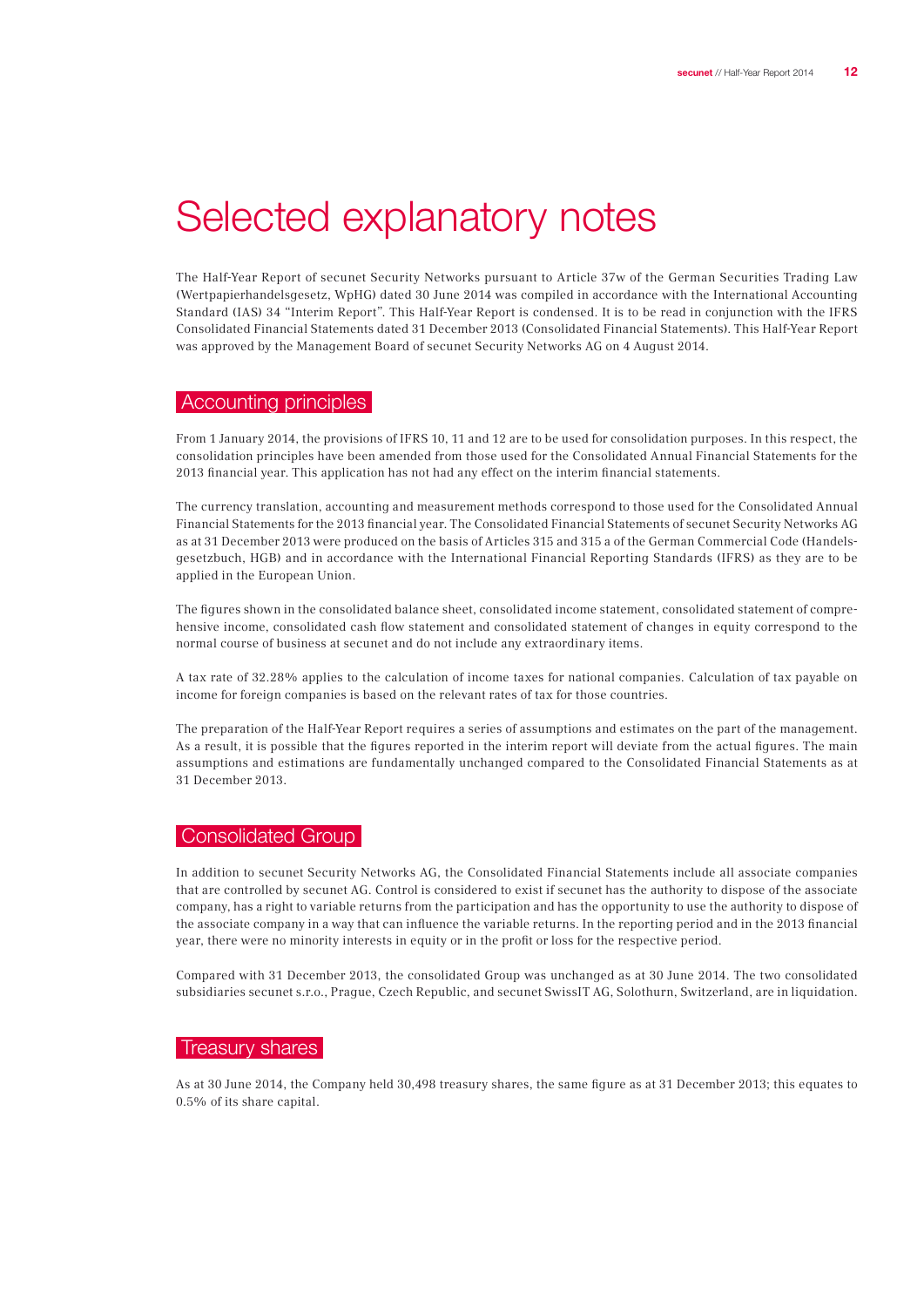## Segment reporting

The secunet Group is split into two business units, the Public Sector and the Business Sector. Both business units are shown separately for the purposes of segment reporting, as they meet at least one of the quantitative thresholds defined in IFRS 8.13.

The Public Sector business unit addresses the highly complex security requirements of authorities, the military and international organisations. It focuses on High Security solutions and products based on the Secure Inter-Network Architecture, SINA, developed in conjunction with the German Federal Office for Information Security (Bundesamt für Sicherheit in der Informationstechnik, BSI). The Public Sector also supports authorities in Germany and abroad in all areas relating to eGovernment and IT security. These include, among other things, biometric solutions and electronic ID (eID) documents, the electronic health system (eHealth), security awareness and secure web solutions. This business unit also operates a BSI-certified evaluation laboratory for IT conformity.

In the Business Sector business unit the focus is on security issues affecting companies in the private sector. Its product line includes public key infrastructures, mobile security and network security. In all areas, analyses, consulting and complete solutions are tailored to each customer's specific requirements. In addition, solutions to the specific IT security issues affecting the automotive industry and for providers in the field of critical infrastructures are also supplied here.

| Segment report H1 2014<br>in thousand Euros | Public<br>Sector | <b>Business</b><br>Sector | secunet<br>H1 2014 |
|---------------------------------------------|------------------|---------------------------|--------------------|
| Segment revenue                             | 22,308           | 6,478                     | 28,786             |
| Cost of sales                               | $-18,853$        | $-5,107$                  | $-23,960$          |
| Selling expenses                            | $-2,965$         | $-1,349$                  | $-4,314$           |
| Research and development costs              | $-69$            | $\mathbf{0}$              | $-69$              |
| Administrative costs                        | $-1,306$         | $-405$                    | $-1,711$           |
| Seqment result (EBIT)                       | $-885$           | $-383$                    | $-1,268$           |
| Interest result                             |                  |                           | $-11$              |
| Group profit before tax                     |                  |                           | $-1,279$           |
|                                             |                  |                           |                    |
| Goodwill                                    | 2,668            | 282                       | 2,950              |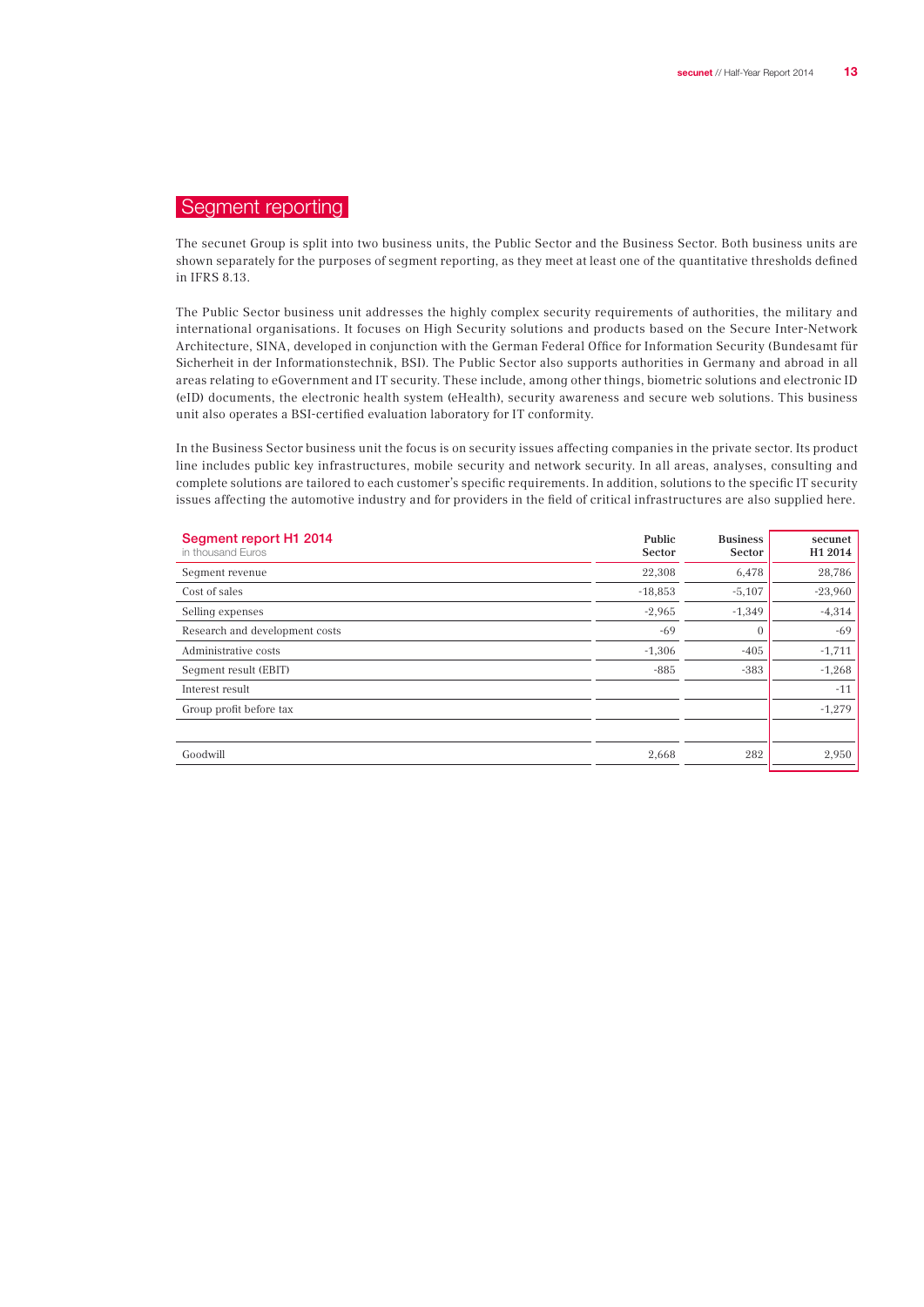| Segment report H1 2013<br>in thousand Euros | Public<br>Sector | <b>Business</b><br>Sector | secunet<br>H1 2013 |
|---------------------------------------------|------------------|---------------------------|--------------------|
| Segment revenue                             | 20,083           | 7,238                     | 27,321             |
| Cost of sales                               | $-16,016$        | $-5,770$                  | $-21,786$          |
| Selling expenses                            | $-2,855$         | $-1,277$                  | $-4,132$           |
| Research and development costs              | $\mathbf{1}$     | $\overline{0}$            | 1                  |
| Administrative costs                        | $-1,289$         | $-420$                    | $-1,709$           |
| Seqment result (EBIT)                       | $-76$            | $-229$                    | $-305$             |
| Interest result                             |                  |                           | $-39$              |
| Group profit before tax                     |                  |                           | $-344$             |
|                                             |                  |                           |                    |
| Goodwill                                    | 2,668            | 282                       | 2,950              |

The transfer prices are essentially in line with the prices for third-party transactions.

The accounting principles for the segments are identical to those used for the Consolidated Financial Statements. Using apportionments, expenses (e.g. overhead costs) that are not directly allocable to the reportable segments are allocated to the reportable segments. The segments are managed on the basis of the segment result.

With the exception of non-essential components, the segments' assets are focused on the domestic market. There were no significant changes to the segment assets as at the reporting date.

### Related party disclosures

The consolidated companies within the secunet Group have an association with their main shareholder, Giesecke & Devrient GmbH, Munich and its affiliated companies, in the course of their normal business activities. In addition, the main shareholder is granted short-term loans. All transactions are conducted in accordance with normal market practice.

In the first six months of 2014, no Management Board members were promised or granted any benefits by a third party in respect of their activity as members of the Management Board. In the first six months of 2014, the members of the Supervisory Board did not receive any other remuneration (over and above the Supervisory Board remuneration as regulated in the Articles of Association of secunet Security Networks) or benefits for services provided personally, in particular consulting and agency services. Neither the members of the Management Board nor the members of the Supervisory Board received any loans from the Company.

#### Events after the end of the interim reporting period

There were no significant events after the reporting date.

Essen, 4 August 2014

Dr Rainer Baumgart Willem Bulthuis Thomas Pleines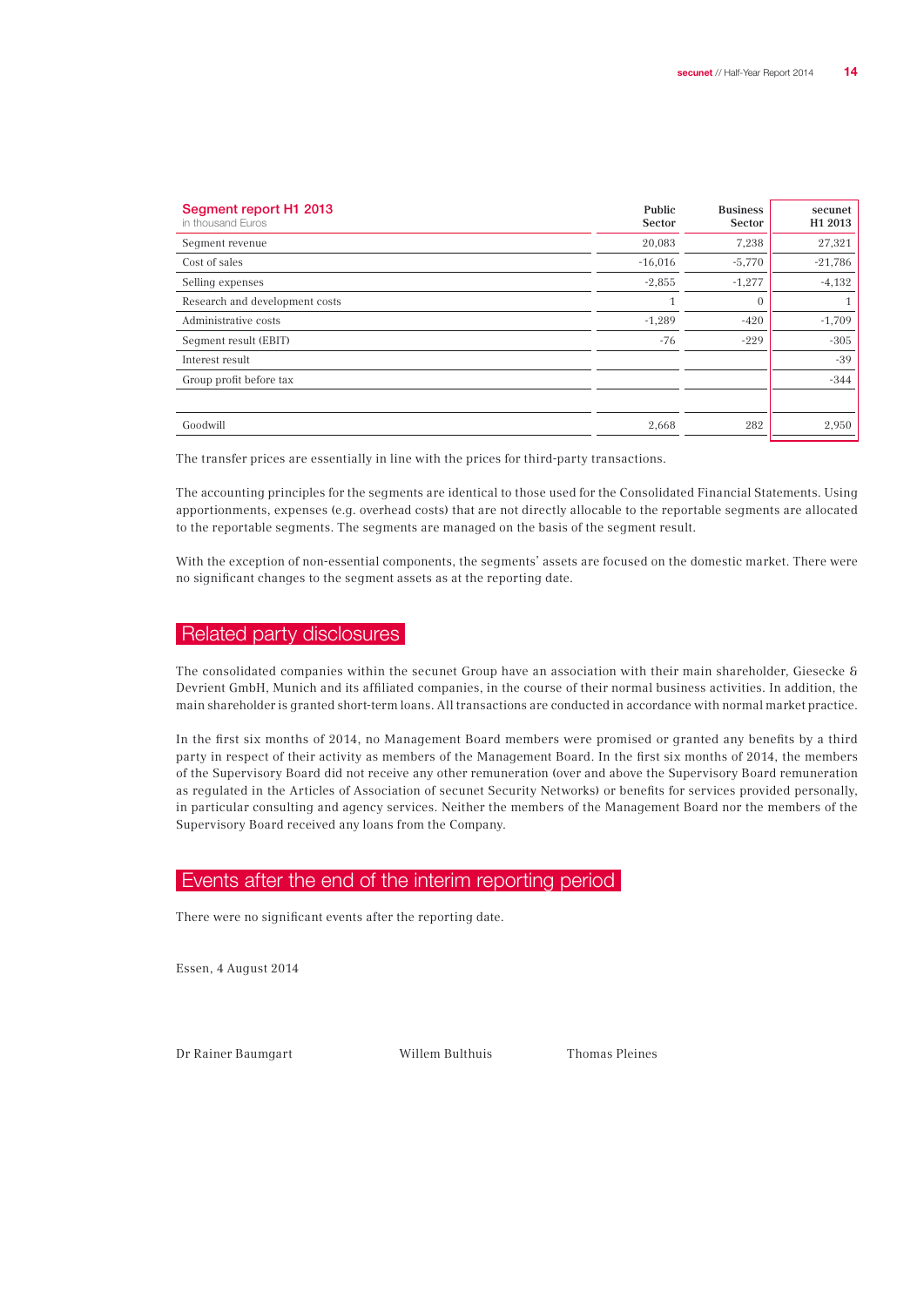## Review Report

### To secunet Security Networks AG

We have reviewed the Condensed Consolidated Interim Financial Statements, comprising the consolidated balance sheet, the consolidated income statement, the consolidated statement of comprehensive income, the consolidated statement of changes in equity, the consolidated cash flow statement and selected explanatory notes, together with the Interim Group Management Report of secunet Security Networks AG, Essen, for the period from 1 January to 30 June 2014, which are the components of the Half-Year Report pursuant to Section 37w of the German Securities Trading Law (WpHG). The company's legal representatives are responsible for the preparation of the Condensed Consolidated Interim Financial Statements in accordance with the IFRS standards for interim reporting as applicable in the EU, and of the Interim Group Management Report in accordance with the provisions of the German Securities Trading Law (WpHG) applicable to interim group management reports. Our responsibility is to issue a review report on the Condensed Consolidated Interim Financial Statements and on the Interim Group Management Report based on our review.

We conducted our review of the Condensed Consolidated Interim Financial Statements and the Interim Group Management Report in accordance with the generally accepted standards for the review of financial statements in Germany promulgated by the Institut der Wirtschaftsprüfer (IDW). These standards require that we plan and perform the review to obtain some degree of certainty, through critical evaluation, that the Condensed Consolidated Interim Financial Statements have been prepared, in all material respects, in accordance with the IFRS applicable to interim financial reporting as they apply in the EU and that the Interim Group Management Report has been prepared, in all material respects, in accordance with the provisions of the German Securities Trading Law (WpHG) applicable to interim group management reports. A review is limited primarily to inquiries of company personnel and analytical procedures and thus provides less assurance than an audit. Since, in accordance with the terms of our engagement, we have not performed a financial statement audit, we cannot express an audit opinion.

On the basis of our review, no matters have come to our attention that cause us to presume that the Condensed Consolidated Interim Financial Statements have not been prepared, in all material respects, in accordance with the IFRS applicable to interim financial reporting as they apply in the EU nor that the Interim Group Management Report has not been prepared, in all material respects, in accordance with the provisions of the German Securities Trading Law (WpHG) applicable to interim group management reports.

Essen, 5 August 2014

KPMG AG Wirtschaftsprüfungsgesellschaft

Auditor Auditor

Salzmann Krecher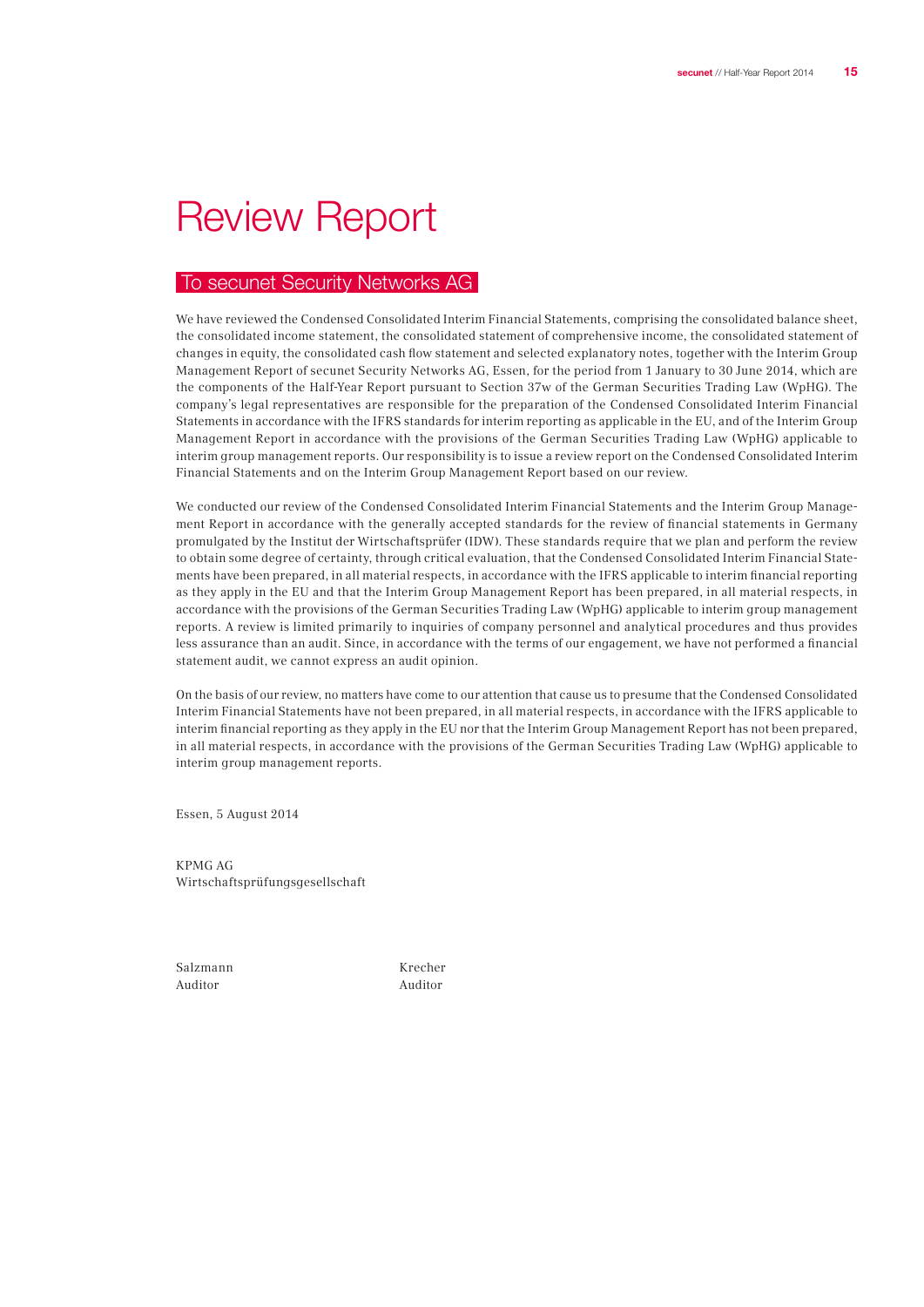## Responsibility Statement

"To the best of our knowledge, and in accordance with the applicable accounting principles for interim financial reporting, the Consolidated Interim Financial Statements give a true and fair view of the assets, liabilities, financial position and results of operations of the Group, and the Interim Group Management Report includes a fair review of the development and performance of the business and the position of the Group, together with a description of the principal opportunities and risks associated with the expected development of the Group for the rest of the financial year."

Essen, 4 August 2014

Dr Rainer Baumgart Willem Bulthuis Thomas Pleines

## Financial calendar

2014

| 6 August   | Half-Year Report 2014 |
|------------|-----------------------|
| 5 November | 9-Month Report 2014   |